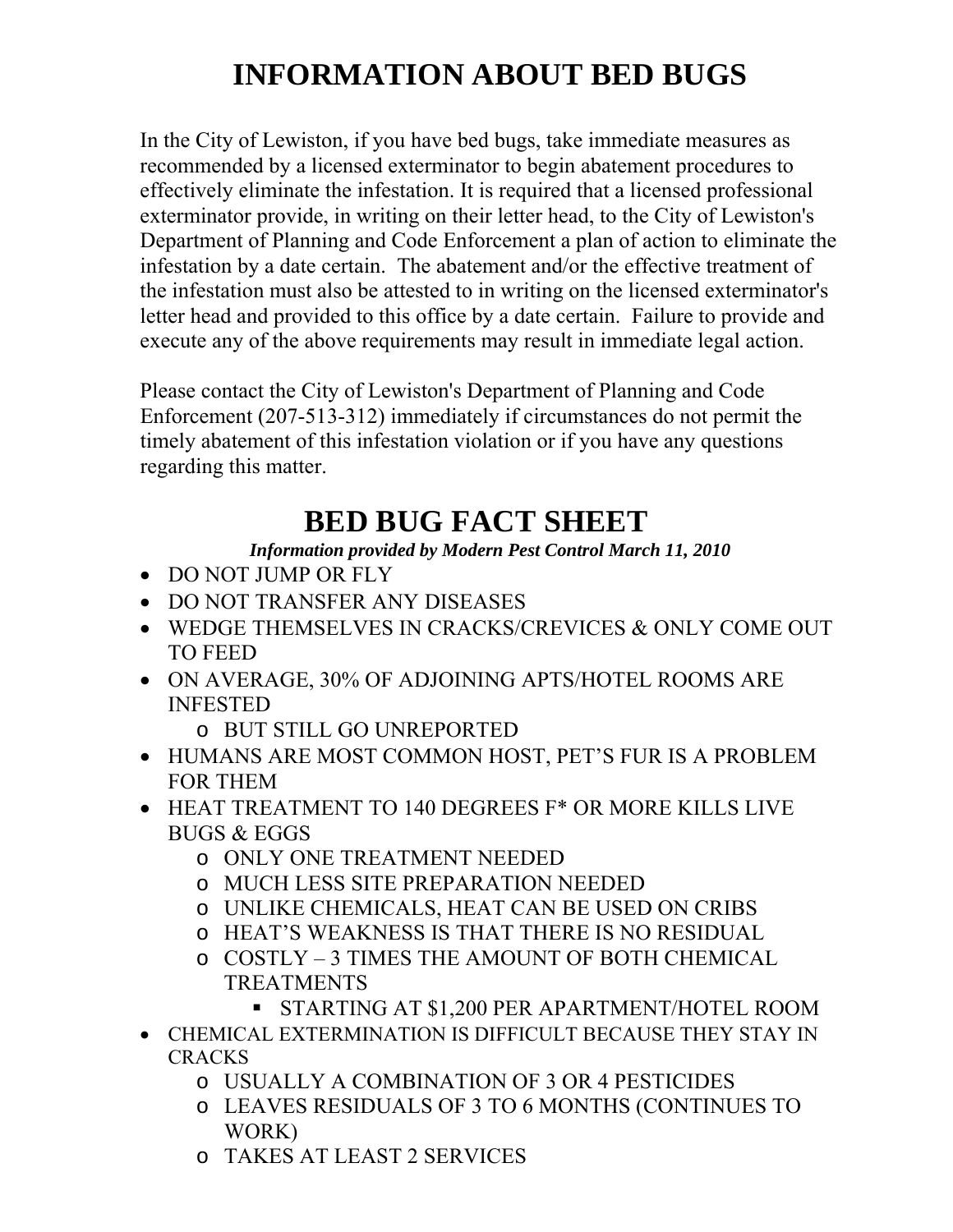- SECOND-TWO WEEKS LATER AFTER EGGS HATCH
- NORMALLY USE PIPES AND/OR WIRES TO MIGRATE TO OTHER TO ROOMS
- SUCK YOUR BLOOD WHILE YOU SLEEP
	- o TAKES FROM 5 TO 15 MINUTES FOR A FULL BLOOD MEAL
	- o SINGLE BUG CAN BITE A DOZEN OR MORE TIMES IN A NIGHT
		- **LOOKING FOR BLOOD VESSELS CLOSE TO THE** SURFACE
		- **HOST'S MOVEMENTS DISTURB FEEDING, SO THEY** START OVER
		- **USUALLY FEED EVERY 2 WEEKS** 
			- CAN GO UP TO 550 DAYS WITHOUT FEEDING
- "HIBERNATE" IN BELOW ZERO TEMPERATURES THEN RETURN TO FEED
- ONLY 50% OF PEOPLE HAVE ANY REACTION TO THE BITES
	- o THEY CAN BE BITTEN DOZENS OF TIMES NIGHTLY AND NEVER KNOW!
- AN IMPREGNANTED FEMALE IS PREGNANT FOR LIFE
	- o LAYS 3 TO 5 EGGS EVERY DAY
		- HATCHLINGS BITE JUST LIKE AN ADULT
		- **THEY CAN PROCREATE IN AS LITTLE AS 5 WEEKS**
- DON'T NORMALLY TRAVEL ON PEOPLE
	- o THEY LACK THE APPENDAGES TO HOLD ON TO SKIN OR HAIR
	- o NORMALLY TRAVEL IN LUGGAGE, BACKPACKS, HANDBAGS, ETC.

## How to Prepare *Information provided by Modern Pest Control March 11, 2010*

The key to successful elimination of Bed Bugs Thermal Remediation is a proven non-chemical method of treating bed bugs. Research has shown that all life stages (adults, nymphs, and eggs)

die within minutes at a temperature of 120 degrees. During the thermal remediation process, temperatures in your home will be from 120 degrees and 140 degrees. These are lethal temperatures to bed bug populations but not hot enough not to damage most things.

A successful heat remediation is a partnership between the occupant and Modern's heat remediation team. Our goal is to eliminate the bed bug and its eggs. The goal is more likely to be reached if you are able to help in the preparation. Please use these instructions as your guide.

## PRE-TREATMENT

## **A. Information**

Your thermal remediation provider will need the following information from you, the occupant:

• How long has it been since the first sighting of a bed bug?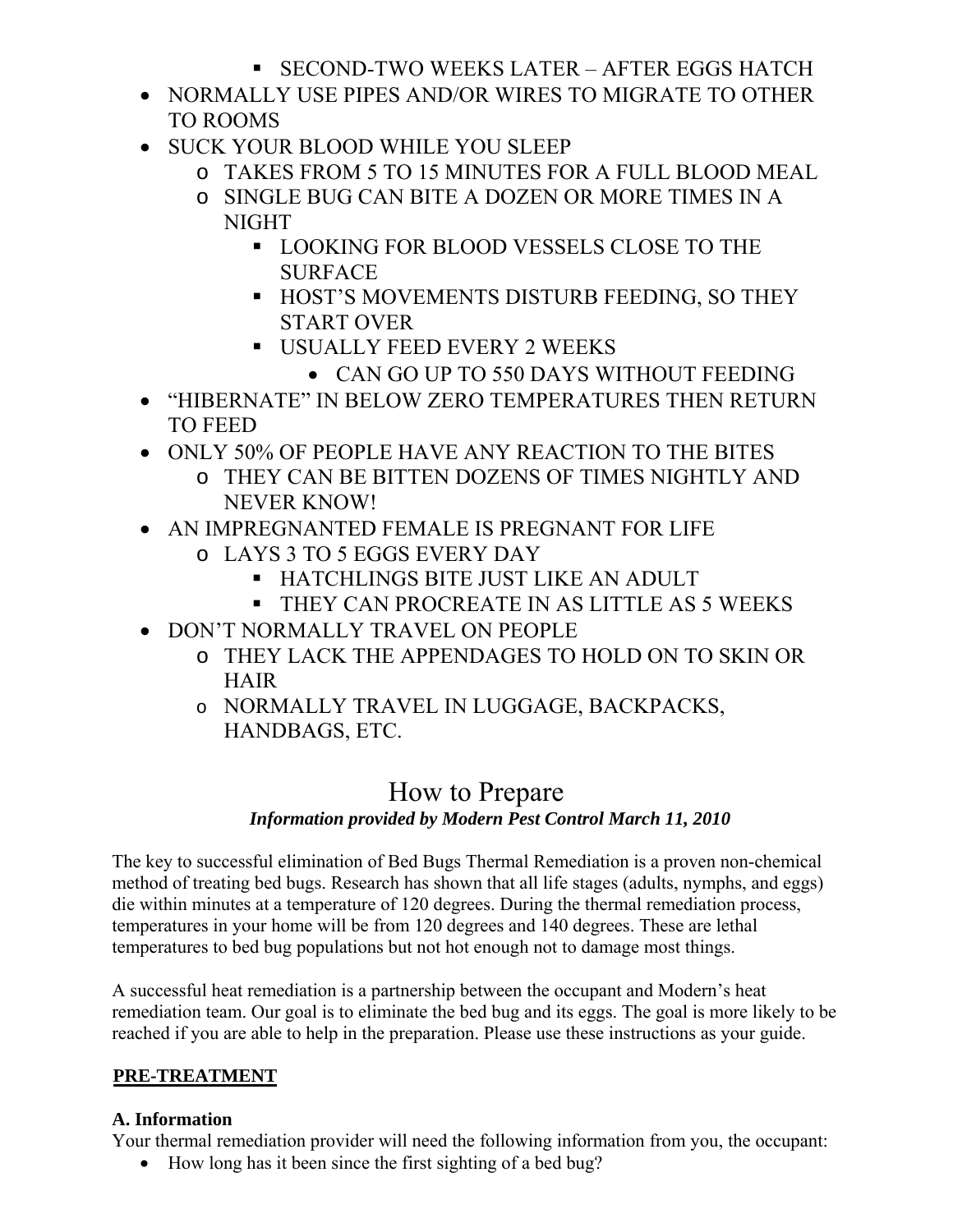- In what areas of the home are bed bugs being seen? Bedrooms? Living and dining rooms? Kitchen? Bathrooms?
- Are bed bugs feeding in areas other than the bedrooms?
- Do you see bed bugs during the daytime hours?

#### **B. Items that must be inspected by your Modern technician before removing**

- Lampshades
- Oil paintings or other
- Family heirlooms and irreplaceable items should be inspected and a determination made as to whether they should be treated.

I*t will be determined if any of these items need to be treated for bed bugs.*

#### **C. Items that must be removed or protected.**

- Pets including fish in aquariums.
- House plants.
- Fresh food fruits, vegetables, etc.
- Food that melts chocolate, candy, peanut butter, etc.
- Cell phones, cameras, flashlights and batteries.
- Prescription and over the counter drugs.
- Make-up including lip stick and other cosmetics.
- Wax based items Candles, wax figurines and fruit, lipstick.
- Anything pressurized spray cans, fire extinguishers, oxygen bottles, etc.
- Flammables lighters, lamp fuel, alcohol, solvents, etc.
- Wooden and stringed musical instruments leave the cases.

*Some of the smaller items may be stored in the refrigerator during the treatment.* 

#### **D. Clothing**

The bed bug will seek shelter on and within clothing. To avoid re-introducing bed bugs, any clothing removed from the space before a thermal remediation must be treated before being returned to the treated areas.

- Washing using the hottest water cycle and drying using the hottest dryer setting will treat most clothing.
- Avoid contaminating the freshly washed clothing. Do not return the clean clothing to the container (bag, basket, etc.) it was transported in unless that container was also treated.
- Clothing left in the heated space must be placed in open weave laundry baskets. Clothing must be packed loosely! Tightly packed baskets will prevent lethal temperatures from reaching all items. Do not place clothing or other items in plastic bags.
- Clothing in drawers can be left in place. Except if clothing is tightly packed, then some items must be removed. Also, it may become necessary to remove the drawers from dressers to help with the air movement.
- Clothing on hangers may be left in closets if the space between the items is large enough to allow the heated air to circulate. Arrange hanging items to open up air space between them.

#### **E. Larger fabric items**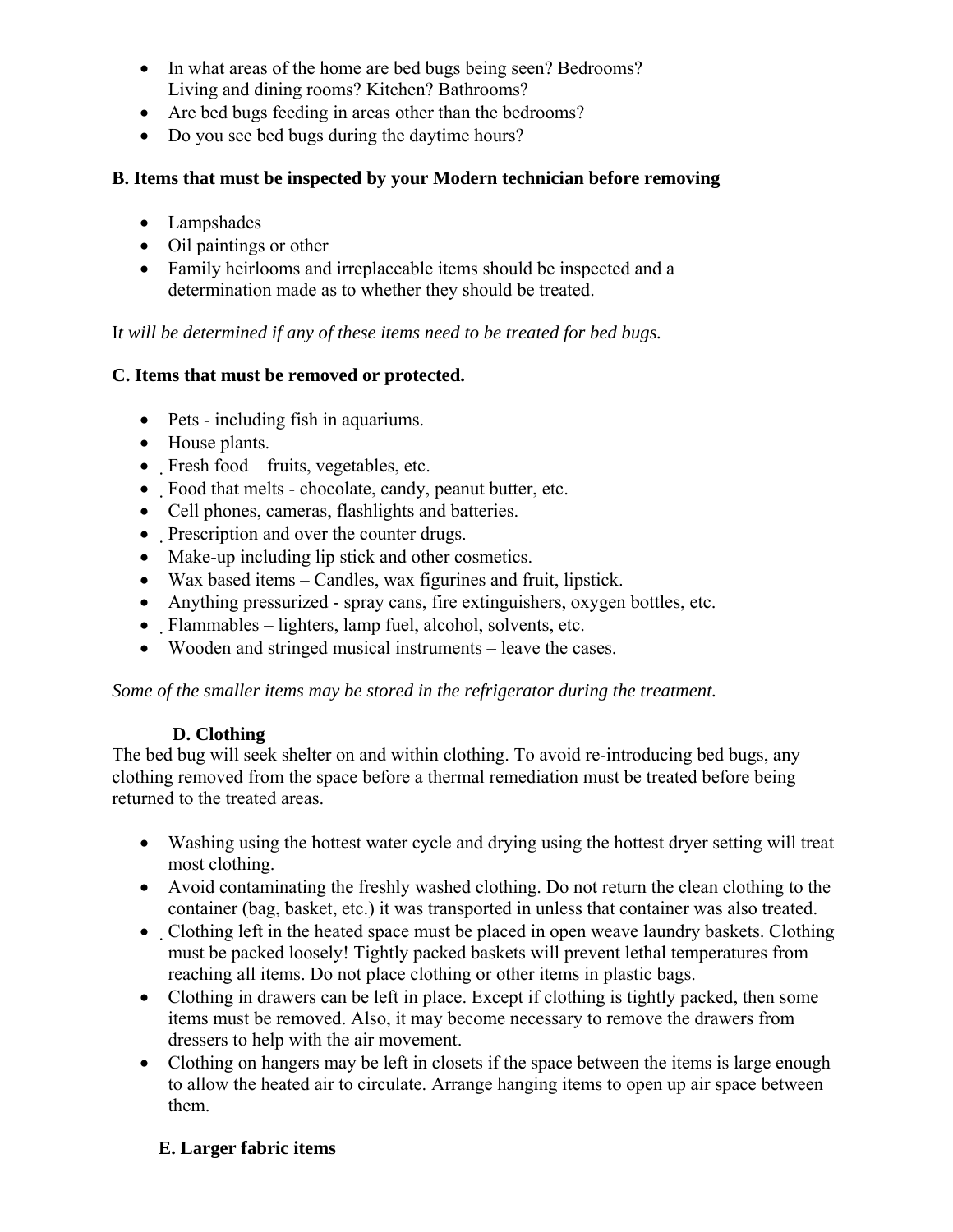Linens, towels, blankets, etc. should be left in the area being heated, as they are likely to shelter insects. Place these items in open weave laundry baskets. Pack the items very loosely to allow for air circulation. Do not pack in plastic bags.

#### **F. Papers, smaller items, etc.**

 A thermal remediation treatment requires moving large amounts of air to be successful. All items that can be blown around and possibly damaged need to be protected.

- Loose papers need to be gathered and stored in open containers.
- Glass items, knick-knacks etc. will need to be secured. Do not leave breakable items on shelves or other areas where damage could happen.
- Pictures, paintings, and other wall mounted items will need to be taken down to prevent damage.

#### **G. Electronics**

 Televisions, computers, video players, stereos, etc. are a hiding place for bed bugs; do not remove electronics from areas being heated.

- Switch all electronic appliances to the off position.
- Disconnect all electronic appliances by unplugging from the wall outlet.

#### **H. Waterbeds and airbeds.**

 Waterbeds will need to be drained. If the waterbed is not drained, it will prevent the frame from reaching lethal temperatures. Airbeds will need to be partially deflated to avoid damage. Select Comfort type airbeds with an electronic pump must be partially deflated and unplugged from the wall outlet

#### <sup>U</sup> **POST-TREATMENT**

#### **Returning to your home**

The temperatures will probably be elevated when you return. Higher temperatures are a result of the thermal remediation process and a cool down period will be needed.

- Open windows or turn on air conditioning to aid in cooling.
- During the heat remediation some of your things may have been shifted to get an even heat distribution. They may not have been returned exactly to where they were before the heat remediation.

**Damage** – Any damage to your possessions must be brought to the attention of Modern as soon as damage is confirmed. With your cooperation, we will be able to successfully eliminate this serious and challenging pest from your home. We hope that your expectations have been met and we thank you for your help.